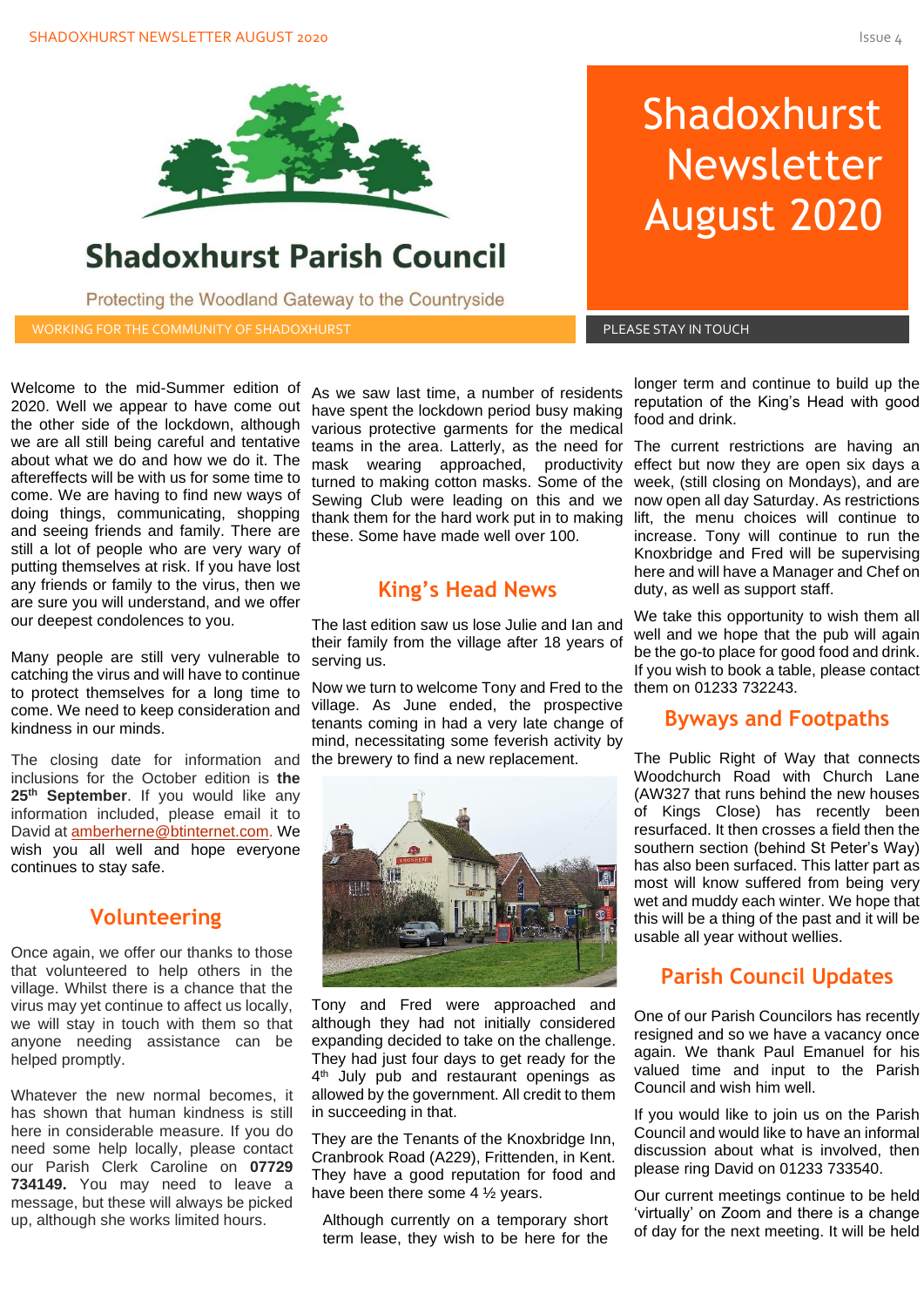on **Thursday 13th August at 6.00pm.** We were not able to hold our Annual Parish Council Meeting (APCM) in May as normal, and the evening will begin with the Annual Parish Meeting looking back at the last year, and the APCM dealing with other Council business will directly follow.

Parish and Borough Councils were allowed by government to not hold their Annual meetings until 2021, but we felt it was important to review the year and the accounts and allow the PC to look forward to the new financial year. Anyone wishing to attend virtually will need to contact our Parish Clerk Caroline well in advance. Joining details will then be sent to you.

#### **Looking Ahead**

The Parish Council are looking towards some improvement work in the village. Some money will be available, set aside as planning obligations following the completion of recent house building.

Long term aims include the building of a village hall that can be better used, is more environmentally friendly and better insulated. This may be combined with a revamped pavilion. Both buildings are becoming expensive to maintain and keep in use.

Plans are also in hand for much needed improvements to the play equipment in the recreation field, making it more accessible for children with disabilities and older children too. We will be asking for views, particularly those who will be using it. We are considering installing a 'Multi-use Games Area' for tennis and other sports.

#### **Planning**

It is important to update you on the two large applications affecting the village

**Land rear of Brinklow Bungalow, Woodchurch Road ref 19/00806/AS:** This was lodged with ABC Planning in June 2019. Due to Planning requiring more information, they have put back the determination to potentially November. Just prior to the publication of this edition, over 30 more documents were uploaded onto the ABC planning portal. We were informed that there is a second consultation and the closing date for the statutory 21 days is 10<sup>th</sup> August. Please be assured that, comments are taken into account up until the Planning Committee meeting which maybe October at the earliest.

#### **Land north of Farley Close ref 19/01679 /AS:**

This application was lodged in November 2019 for 22 houses, one more than the previous application that was refused then led to an appeal that was lost.

The additional house is to overcome the reason for losing the appeal, insufficient affordable homes. Although the date for comments passed in June, again any made prior to a few days before the Committee will still be considered. The most up to date amended documents were loaded at the end of May.

#### **Booking the Hall and Pavilion**

The Parish Council are re-opening the hall for existing users only. The Lesley Munn Dance Academy are trialing use of the hall just before their summer break. They will resume their classes in September.

The Little Scholars Nursery have indicated they will re-open when term time resumes in September. Other groups may start to return to use the hall in the coming weeks with social distancing in place, but the Parish Council is putting strict rules in place regarding numbers, cleaning and hygiene. The pavilion is not currently being opened as it is a small room.

We are not allowing the hall to be used for parties or one-off events at present. If you want to plan ahead and would like to provisionally book the Hall or Pavilion for an event towards the end of the year, or in 2021, then we ask you to either go through the parish council web site at

[www.shadoxhurstpc.kentparishes.gov.uk/](http://www.shadoxhurstpc.kentparishes.gov.uk/)

alternatively, please email Caroline on

#### [shadoxhurstvhp@gmail.com](mailto:shadoxhurstvhp@gmail.com)

which is an email address for hall and pavilion booking correspondence only.

#### **Contacting the Parish Council**

The PC Members have their details on the website. We are here for you all, so if you have a pressing problem you think we can assist, please get in touch.

Our Parish Clerk **Caroline Laming** only works a few hours on Wednesdays and Thursdays so is not always available. The best way to communicate with Caroline is to phone and leave a message if no answer, ring **07729 734149** or email:

[shadoxhurst@parishcouncil.onmicrosoft.c](mailto:shadoxhurst@parishcouncil.onmicrosoft.com) [om](mailto:shadoxhurst@parishcouncil.onmicrosoft.com)

#### **Dogs…again**

Owners feed their dogs and must act responsibly with the resulting faeces that come out the other end. We reminded everyone in the June Newsletter, but there are a few people still not complying with the law and risk being fined.

If you are one of those who choose not to pick up, then please remember that small children can easily step in it or touch it, also it is the law, you have a legal duty and so PLEASE PICK IT UP.

We would also remind owners to keep their dogs under control, when out walking and at home. If you witness a problem, then please contact the Council's Dog Warden on 01233 331111 with details.

We also note that there is an increasing amount of litter being left at the rec, please help our community by placing your litter in the waste bins or take it home.

#### **Please stay in touch…**

[www.shadoxhurstpc.kentparishes.gov.uk/](http://www.shadoxhurstpc.kentparishes.gov.uk/)

Our parish website gives up to date information and is currently in the process of being updated and improved.

Community contact points which are not monitored by SPC include the following:

There are over 300 residents on the Shadoxhurst **'Next Door'**, group which is part of a much wider community group<br>involving all the other villages. involving all the other villages. [https://nextdoor.co.uk/neighborhood\\_fee](https://nextdoor.co.uk/neighborhood_feed/)  $\overline{d}$ 

The **"Shadoxhurst, a Kent Village" Facebook Page** has now grown to **1,291 members**. There is also a more recent **"Shadoxhurst Community" Facebook Page** with currently over **455** members and growing. Join us if you can. There is an increasing need to stay in touch and village news can be up to date on there.

## **1 st Shadoxhurst Scout Group**

For some 14 weeks now we have continued Scouting online with parental help. This also included 5 virtual nights away (camps) with lots of fun and activities to do at home. Not only at local level, but national too. Numerous cooking events (I am so looking forward to camp meals now!) and no less than, combined, 130 badges to issue. This does not include 4 of the highest awards that a young person can achieve in their sections.

Now we are looking to a return to face-toface Scouting with a new outlook and increased safety.

I would like to take this opportunity to thank those families who have made this happen. I hope the young people have enjoyed the adventure, as it was one for the adults too, and will have a less tainted view of this time and reflect on the great times we had. It's not over yet, and we are working to return very soon.

Yours in scouting, Simon.

[raven@1stshadoxhurstscoutgroup.uk.](mailto:raven@1stshadoxhurstscoutgroup.uk)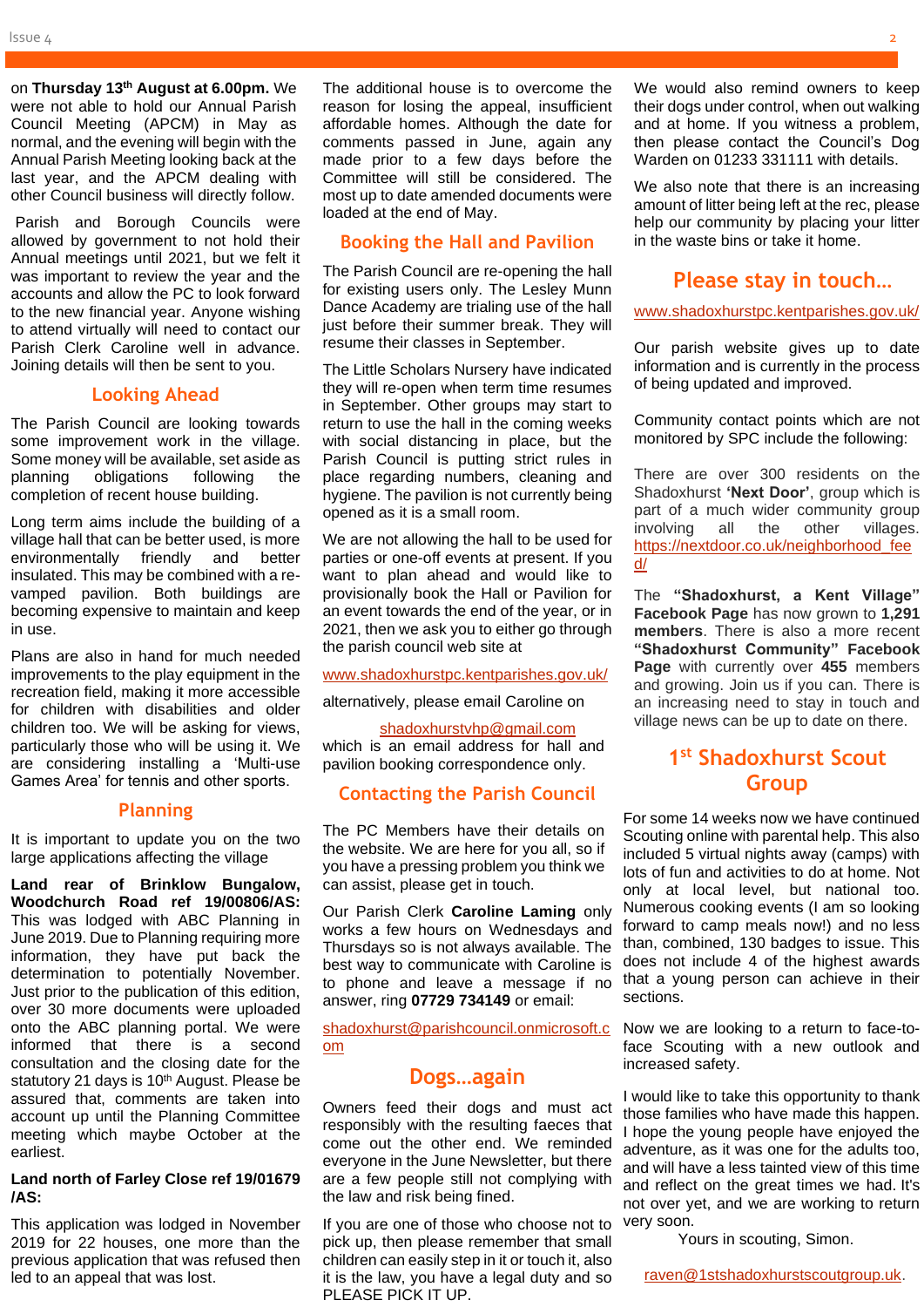## **Speedwatch**



The Speedwatch Team have been very busy since being allowed back out to monitor the speed. They have had a presence most days of the week through July at different times.

We do need a larger group of people to provide wider coverage of locations, days and times. Please contact Roger on 01233 733581 or you can email him at [roger.shadoxhurstpc@gmail.com](mailto:roger.shadoxhurstpc@gmail.com)

It's not onerous if there are enough people to share the load – whilst it won't stop people speeding immediately, it will get the message across that the village is serious about speeding and those who persist will eventually fall foul of the Police. Thank you to Roger and the Team.

#### **Shadoxhurst Flower Club**

We can report that the Club will not be holding another meeting until February 2021. They are very disappointed, but the safety of all members and visitors must come first.

To find out more about the anniversary celebrations which will now be next year, or staying in touch about their next meeting, please contact either their Chairman, Ann Prebble on 07989 586575 or email her on [ann.prebble@yahoo.com](mailto:ann.prebble@yahoo.com) Or contact Gaye Sim on 01233 732212.

#### **Sewing Club**

Another Club not likely to meet for some months is the Sewing Club, with no present plan to resume the fortnightly Thursday evening meetings in the Village Hall as yet. As things continue to improve, there will be a further update in the October newsletter.

The Village Quilt will not be unveiled until 2021 unfortunately, the Club will give everyone plenty of notice when it will eventually take place.

To join the friendly club please contact Sheila 733540 and stay in touch so you can hear when the next meeting will be held. Members are in email contact with each other.

## **Chatterbox Coffee Club**

There is still currently no date set for reopening the weekly Tuesday afternoon Coffee Club, but everyone is welcome at the alternative venue at **Green Farm** on a Thursday Morning 10.00 – 12.30, see below. Colin and Val recently held an open 'Coffee Club' picnic with 13 regulars on the Rec. They are holding another on the 18<sup>th</sup> August at 2pm and ask that people bring their own chairs, drink and food. Please come along, you can ring Colin for confirmation 01233 732784 if the weather is putting it in doubt.

## **Green Farm Community Garden**

#### **And Pop-up Coffee Shop**

The Green Farm Community Garden runs a **pop-up coffee shop** every Thursday between 10am and 12.30pm for Coffee and Cake.

Plenty of open space for social gathering while practicing social distancing with a large open-sided barn if raining.

Small amounts of freshly picked vegetables are for sale along with preorders for greens and salad leaves (see [www.facebook.com/greenfarmcommunity](http://www.facebook.com/greenfarmcommunitygarden) [garden\)](http://www.facebook.com/greenfarmcommunitygarden), as well as selections of Green Farm meat.



The Community Garden is a key facility of the charity 'The Pearce Coggan Foundation' [\(www.pearcecoggan.org\)](http://www.pearcecoggan.org/) which is focused on getting deprived inner city families outdoors and active; a program that will restart at the end of July.

Please pop along, meet your friends in a safe place and enjoy coffee & cake. Entrance is in Duck Lane, signposted the Community Garden from the lane



## Neighbourhood Watch (NHW) Update

Reported crime remains low although is up noticeably from the same period in 2019. Whilst the items are likely very localised it does seem that the lock-down has been putting pressure upon domestic harmony. Hopefully now there are more opportunities for people to return to some form of "normality" the<br>stresses experienced will ease. experienced will ease.

The biggest issue affecting people in the area are "scams" - where approaches are made by phone, mail, email and doorstep calling. Instances include impersonating the Police, the Inland Revenue, Telephone providers and many others – please continue to be alert for such approaches. Do not allow people into your property unless you are sure as to their identity and that the call is genuine – use a trusted source for a telephone number to check if unsure – or call a relative, friend or neighbour to ask for their help. If you feel threatened, then dial 999 and ask for Police assistance.

Scammers are becoming increasingly clever and convincing with the approaches they make. Do not provide bank account or payment cards to anyone unless you are sure they are genuine – check with the company using a known telephone number, do not rely on a number given by the caller. Before using your phone to return a call either wait 10 minutes or phone a neighbour / friend / family member to ensure that the previous caller has hung up and you aren't simply reconnected to them.

Remember concerns / observations of suspicious behaviour, or information relevant to criminal activity, can be either phoned through to the Police using 101, logged online via their website or anonymously via… more on page 4…